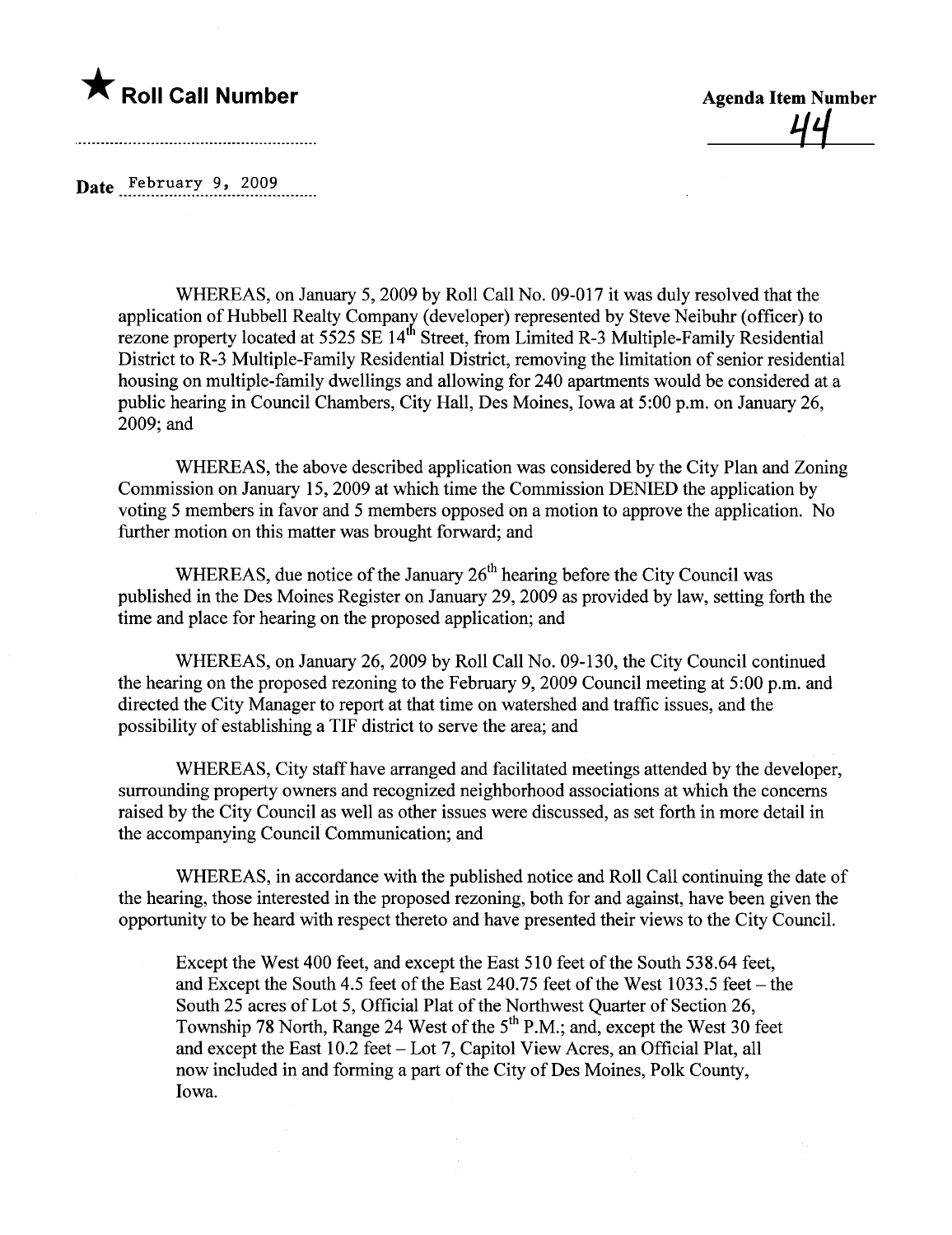

Date  $February.9$ ,  $2009$ 

NOW THEREFORE BE IT RESOLVED by the City Council of the City of the City of Des Moines that upon due consideration of the facts and statements of interested persons and arguments of counsel, the hearing is closed and the application to rezone the above-described property by removing the limitation of senior residential housing as set forth herein is hereby:

(Six votes needed for approval) APPROVED:

DENIED:

(Council Communication No. 09- $\cancel{075}$  attached)

Moved by to to the contract of the contract of the contract of the contract of the contract of the contract of the contract of the contract of the contract of the contract of the contract of the contract of the contract of

APPROVED AS TO FORM:

Michael F. Kelley **Assistant City Attomey** 

| <b>COUNCIL ACTION</b> | <b>YEAS</b> | <b>NAYS</b> | <b>PASS</b> | <b>ABSENT</b>   | <b>CERTIFICATE</b>                                                                                   |
|-----------------------|-------------|-------------|-------------|-----------------|------------------------------------------------------------------------------------------------------|
| <b>COWNIE</b>         |             |             |             |                 |                                                                                                      |
| <b>COLEMAN</b>        |             |             |             |                 | I, DIANE RAUH, City Clerk of said City hereby                                                        |
| <b>HENSLEY</b>        |             |             |             |                 | certify that at a meeting of the City Council of<br>said City of Des Moines, held on the above date, |
| <b>KIERNAN</b>        |             |             |             |                 | among other proceedings the above was adopted.                                                       |
| <b>MAHAFFEY</b>       |             |             |             |                 |                                                                                                      |
| <b>MEYER</b>          |             |             |             |                 | IN WITNESS WHEREOF, I have hereunto set my                                                           |
| <b>VLASSIS</b>        |             |             |             |                 | hand and affixed my seal the day and year first<br>above written.                                    |
| <b>TOTAL</b>          |             |             |             |                 |                                                                                                      |
| <b>MOTION CARRIED</b> |             |             |             | <b>APPROVED</b> |                                                                                                      |
|                       |             |             |             |                 |                                                                                                      |
|                       |             |             |             | <b>Mayor</b>    | City                                                                                                 |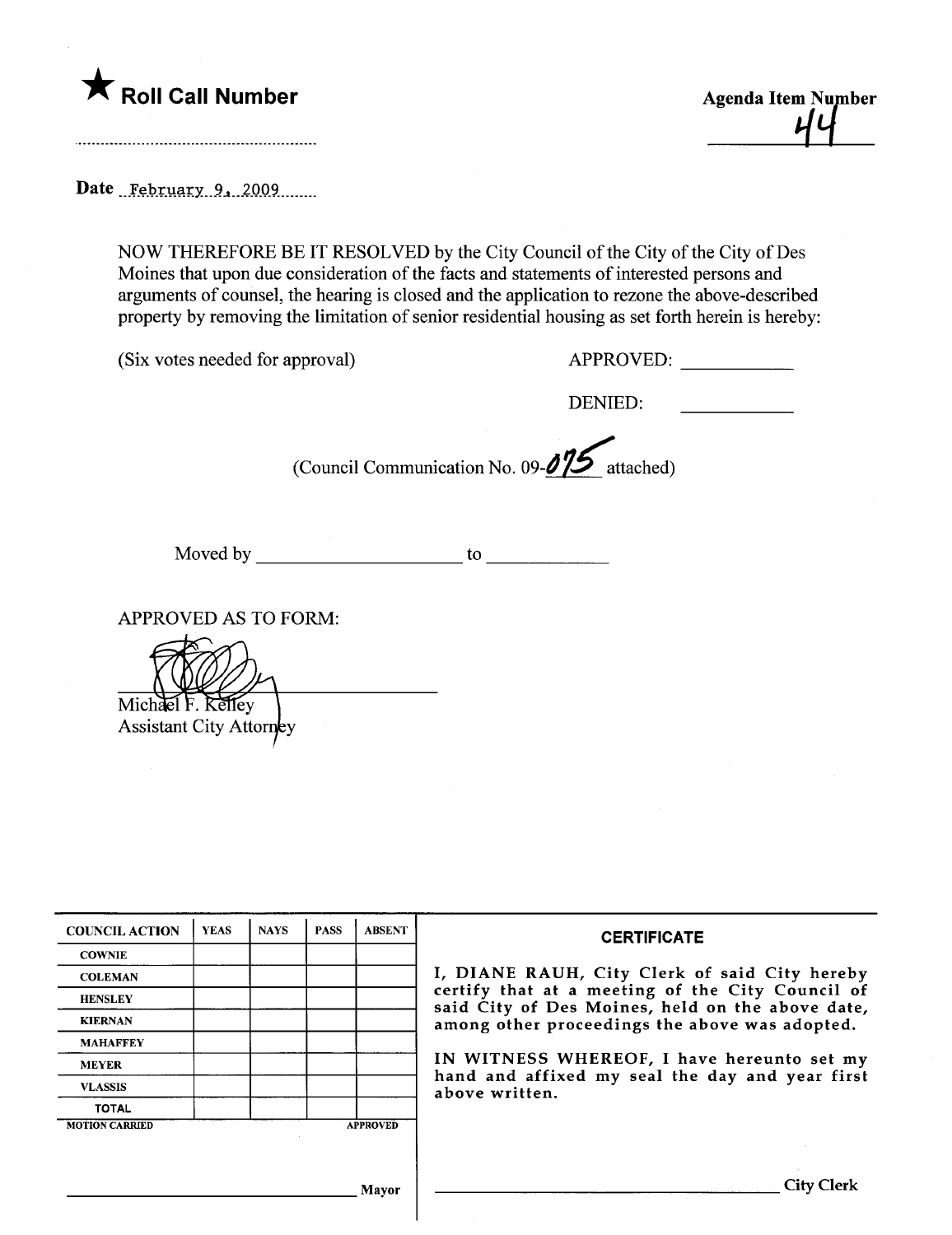$P_{\cdot}$ 

الماس المستخدم المستخدم المستخدم المستخدم المستخدم المستخدم المستخدم المستخدم المستخدم المستخدم المستخدم المستخ<br>المستخدم المستخدم المستخدم المستخدم المستخدم المستخدم المستخدم المستخدم المستخدم المستخدم المستخدم المستخدم

 $R$ oll  $Call$  #

Honorable Mayor and City Council City of Des Moines, Iowa

Members:

Communication from the City Plan and Zoning Commission advising that at their meeting held January 15, 2009, the following action was taken:

# COMMISSION RECOMMENDATION:

After public hearing, the members voted 9-1 as follows:

|                                                           | Commission Action: Yes   |   | <b>Nays</b> | Pass | Absent |
|-----------------------------------------------------------|--------------------------|---|-------------|------|--------|
| CITY OF DES MOINES                                        | Leisha Barcus            | X |             |      |        |
|                                                           | JoAnne Corigliano        | Χ |             |      |        |
|                                                           | <b>Shirley Daniels</b>   |   |             |      | Χ      |
|                                                           | <b>Jacqueline Easley</b> |   |             |      | Χ      |
| CITY PLAN AND ZONING COMMISSION<br>ARMORY BUILDING        | Dann Flaherty            |   | Х           |      |        |
| 602 ROBERT D. RAY DRIVE<br>DES MOINES, IOWA 50309 -- 1881 | <b>Bruce Heilman</b>     |   |             |      |        |
| (515) 283–4182                                            | Ted Irvine               | Х |             |      |        |
| ALL-AMERICA CITY                                          | Jeffrey Johannsen        |   |             |      | Х      |
| 1949, 1976, 1981                                          | Greg Jones               | Х |             |      |        |
| 2003                                                      | <b>Frances Koontz</b>    |   |             |      | Χ      |
|                                                           | <b>Jim Martin</b>        |   |             |      |        |
|                                                           | <b>Brian Millard</b>     | X |             |      |        |
|                                                           | <b>Mike Simonson</b>     | Χ |             |      |        |
|                                                           | <b>Kent Sovern</b>       |   |             |      |        |
|                                                           |                          |   |             |      |        |

APPROVAL of a request from Hubbell Realty Company (developer) represented by Steve Niebuhr (officer) Donald White, Jr. (owner) to find the proposed rezoning in conformance with the Des Moines' 2020 Community Character Plan. \_

A separate motion FAILED by a vote of 5-5 as follows:

| <b>Commission Action:</b> | Yes | Nays | Pass | Absent |
|---------------------------|-----|------|------|--------|
| Leisha Barcus             |     | Χ    |      |        |
| JoAnne Corigliano         |     | Χ    |      |        |
| <b>Shirley Daniels</b>    |     |      |      | X      |
| Jacqueline Easley         |     |      |      | Х      |
| Dann Flaherty             |     | X    |      |        |
| <b>Bruce Heilman</b>      | X   |      |      |        |
| <b>Ted Irvine</b>         | X   |      |      |        |
| Jeffrey Johannsen         |     |      |      | X      |
| Greg Jones                | X   |      |      |        |
| <b>Frances Koontz</b>     |     |      |      | X      |
| <b>Jim Martin</b>         |     | x    |      |        |
| <b>Brian Millard</b>      |     | х    |      |        |
| <b>Mike Simonson</b>      | X.  |      |      |        |
| <b>Kent Sovern</b>        | x   |      |      |        |

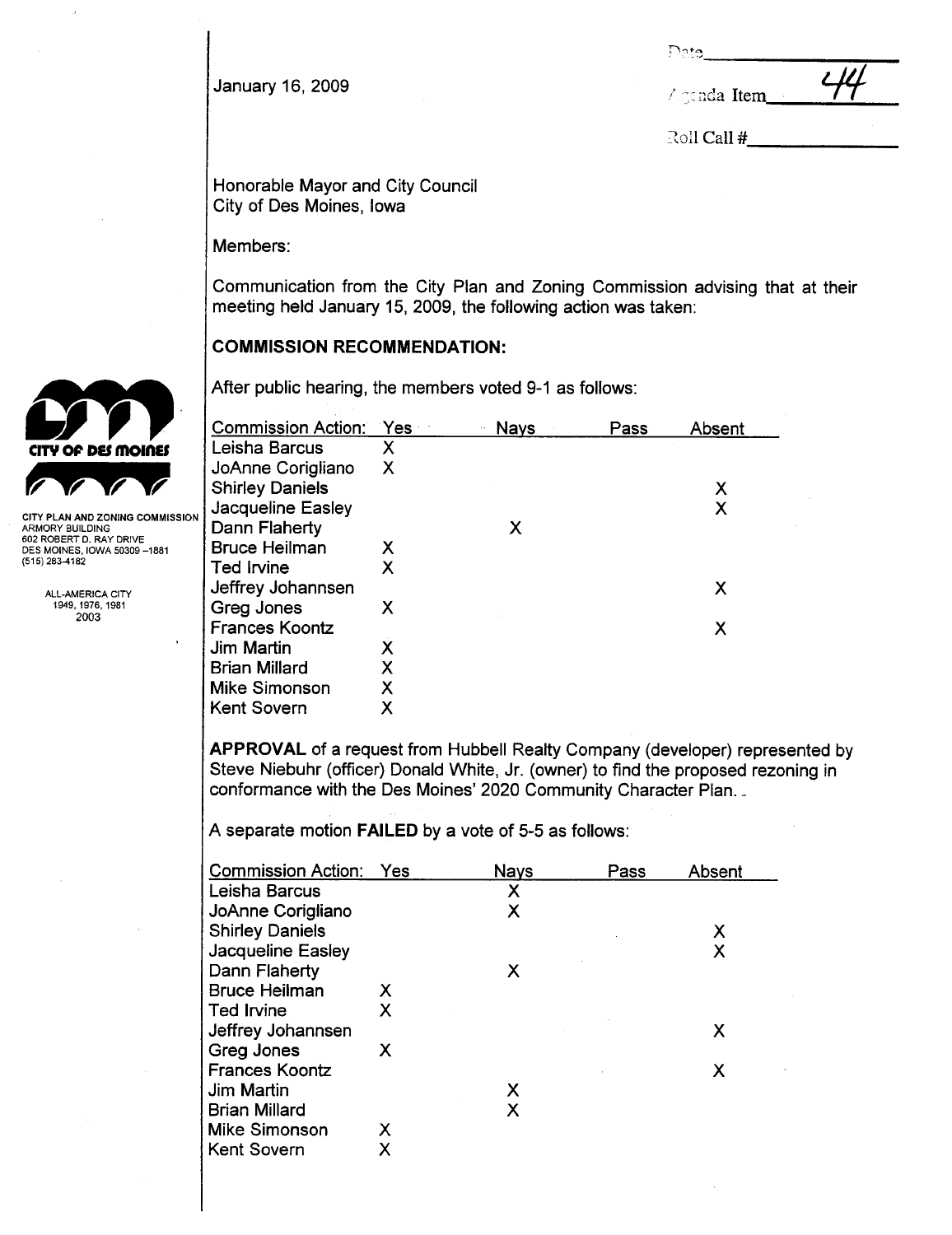APPROVAL of a request to rezone property located at 5525 Southeast 14<sup>th</sup> Street from Limited "R-3" Multiple-Family Residential District to "R-3" Multiple-Family Residential District, removing the limitation of senior residential housing on multiple-family dwellngs subject to applicant agreeing to the following conditions: (ZON2008-00191)

- 1. No removal of trees 6" inches or larger in diameter from the subject pròperty until review of a tree inventory and mitigation plan with any site plan submittal or grading permit application.
- 2. Any development of the site is subject to provision of storm water management in accordance with State Wide Urban Design and Specifications (SUDAS) standards for a two-year frequency storm event developed release rate in addition to requirements for management of more frequent rain events.
- 3. Any development of the subject property wil incorporate conservation design methods for mitigation of storm water from more frequent than two-year storm events.
- 4. Any Site Plan submittal or platting of the subject property for multiple residential units shall include an update to the professionally prepared traffic study for the property.
- 5. Primary vehicular access for any multiple family residential development shall be from SE 14<sup>th</sup> Street through the property adjoining to the west in accordance with all applicable Fire and Building codes.
- 6. Design and materials for any multiple-family structure built on the subject property shall be determined to be compatible with the adjoining residential properties by the Plan and Zoning Commission as part of Site Plan review.

## Written Responses

3 In Favor

7 In Opposition

## STAFF RECOMMENDATION TO THE P&Z COMMISSION

Part A) Staff recommends that the requested rezoning be found in conformance with the Des Moines' 2020 Community Character Plan.

Part B) Staff recommends approval of the requested rezoning subject to applicant agreeing to the following conditions:

- 1. No removal of trees 6" inches or larger in diameter from the subject property until review of a tree inventory and mitigation plan with any site plan submittal or grading permit application.
- 2. Any development of the site is subject to provision of storm water management in accordance with State Wide Urban Design and Specifications (SUDAS) standards for a two-year frequency storm event developed release rate in addition to requirements for management of more frequent rain events.
- 3. Any development of the subject property will incorporate conservation design methods for mitigation of storm water from more frequent than two-year storm events.
- 4. Any Site Plan submittal or platting of the subject property for multiple residential units shall include an update to the professionally prepared traffc study for the property.
- 5. Primary vehicular access for any multiple family residential development shall be from SE 14<sup>th</sup> Street through the property adjoining to the west in accordance with all applicable Fire and Building codes.
- 6. Design and materials for any multiple-family structure built on the subject property shall be determined to be compatible with the adjoining residential properties by the Plan and Zoning Commission as part of Site Plan review.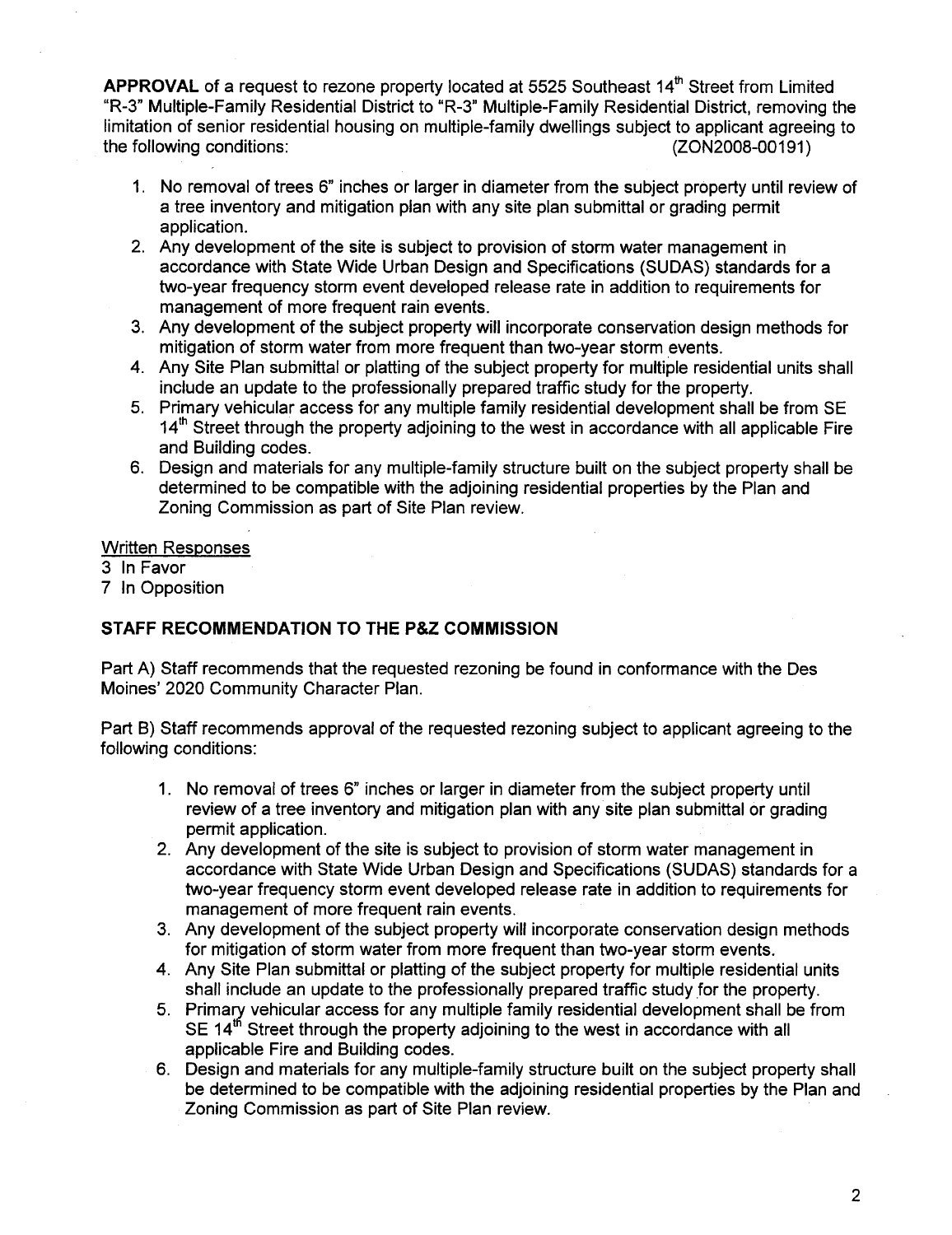### STAFF REPORT

### I. GENERAL INFORMATION

- 1. Purpose of Request: The applicant is conceptually proposing to develop six 36-unit and one 24-unit multiple-family dwellings. This is a density of approximately 13.8 units an acre. The applicant proposes three-story construction, and is seeking to remove the existing Zoning condition that only permits senior living multiple-family residential use. The Development of any proposal involving multiple-family residential dwellings will require review and approval of a Site Plan by the Commission under design guidelines for multiple-family residentiaL.
- 2. Size of Site: Approximately 13.8 acres.
- 3. Existing Zoning (site): Limited "R-3" Multiple-Family Residential District.
- 4. Existing Land Use (site): Vacant land used for agricultural purposes.
- 5. Adjacent Land Use and Zoning:

North - Limited "C-2", Use is Dino's Storage mini-warehousing.

South - "R1-BO", Uses are single-family residential.

East  $-$  "R1-80", Uses are open space and parkland.

West - "C-2", Uses are vacant land and off-premises advertising sign.

- 6. General Neighborhood/Area Land Uses: The subject property is located just east of commercial property fronting the SE  $14<sup>th</sup>$  Street major commercial corridor. The property is just west of the Ewing Park complex.
- 7. Applicable Recognized Neighborhood(s): Easter Lake Area Neighborhood and South Park Neighborhood.
- 8. Relevant Zoning History: The subject property.was rezoned by the City Council to Limited "R-3" on October 9, 2006 with the following conditions accepted by the owner:

A. Only the following uses of structures and land shall be permitted upon the Property:

- 1. Any use allowed in and as restricted in the "R 1-80" One-F am ily Residential District.
- 2. Multiple-family senior residential housing.

B. None of the trees over 4 inch in caliper measured one foot above the ground shall be removed from the Property until a tree mitigation plan is approved by the City incident to the approval of a site plan or grading permit.

C. Any development of the Property is subject to provision of storm water management in accordance with State Wide Urban Design and Specifications (SUDAS) standards for a twoyear frequency storm event developed release rate.

D. Any development of the Property wil incorporate conservation design methods for mitigation of storm water runoff from more frequent than two-year storm events.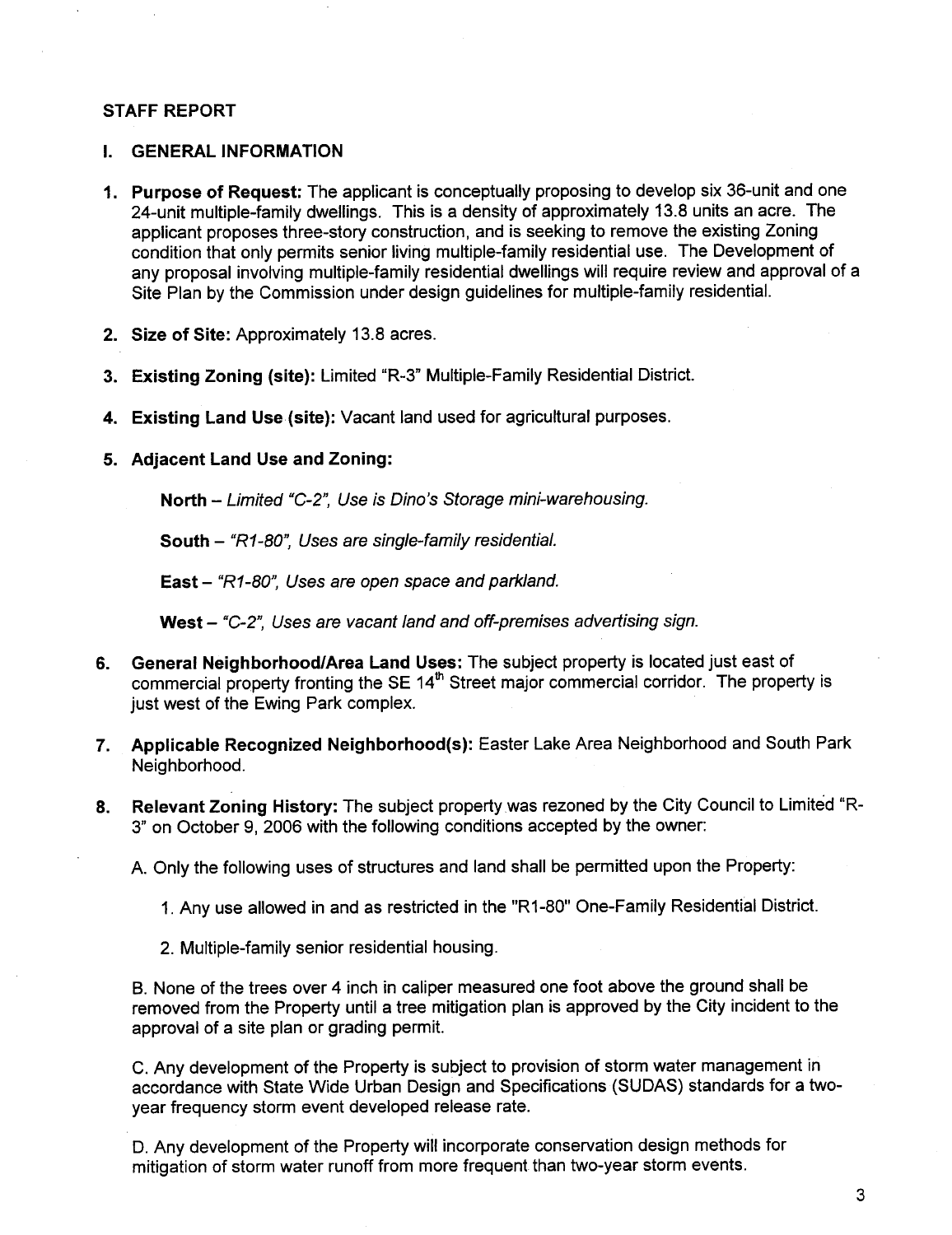E. Any site plan or platting of the Property for multiple-family residential use shall include a professionally prepared traffic study and access to the subject property shall be based on the traffic study as reviewed and approved by the City Traffic Engineer.

F. In the site plan review process, the design and materials for any multiple-family structure built on the Property shall be reviewed by the City for compatibilty with the adjoining residential properties.

- 9. 2020 Community Character Land Use Plan Designation: Medium Density Residential.
- 10. Applicable Regulations: The Commission reviews all proposals to amend zoning regulations or zoning district boundaries within the City of Des Moines. Such amendments must be in conformance with the comprehensive plan for the City and designed to meet the criteria in §414.3 of the Iowa Code. The Commission may recommend that certain conditions be applied to the subject property if the property owner agrees in writing, in addition to the existing regulations. The recommendation of the Commission will be forwarded to the City Council.

## II. ADDITIONAL APPLICABLE INFORMATION

- 1. Natural Site Features: The subject property is primarily cultivated land use for agriculture. There is some scattered timber along a drainage swale within the property and along the north, east and south boundary fence lines. A minor drainage way runs through the southern extension of the subject property fronting East Diehl Avenue. Staff recommends retention of the Zoning Condition prohibiting larger tree removal until an inventory and mitigation plan has been reviewed as part of site plan review or grading.
- 2. Drainage/Grading: Development of the site for housing will require approval of a grading and soil erosion control plan in conformance with City standards. Storm water management in accordance with site plan policies will be required prior to development as welL. The Commission will review this at the Site Plan stage.

The drainage way to the south of the subject property has experienced some negative impacts during more frequent rain events (less than the five year storm) due to volumes from commercial development on SE 14<sup>th</sup> Street.

Due to the known problems in the drainage way to the south during more frequent storms, staff recommends retaining the Zoning condition requiring development releasing to this drainage way adhere to SUDAS standards which require storm water to be released at the rate of a twoyear frequency storm event. Staff also recommends retention of the Zoning condition that any development of the subject property use low impact design or conservation design methods to keep storm water from more frequent than two-year storm events on the site putting it back into the ground instead of releasing it to the natural surface drainage away from the subject property. Consideration of water quality detention is now a requirement for sites over an acre during Site Plan review.

- 3. Utilities: Private utilities to serve the subject property are proposed to be extended through easements on the property to west from  $SE 14<sup>th</sup>$  Street. Private on site hydrants will be required in order to provide adequate fire protection. A private pumping station wil likely be necessary for the developer to connect sanitary sewer to the public main in SE 14<sup>th</sup> Street.
- 4. Landscaping & Buffering: Development of the subject property will require compliance with the Des Moines Landscape standards. Conformance with these standards will be reviewed by the Commission at the Site Plan stage. Staff recommends that an emphasis be placed on any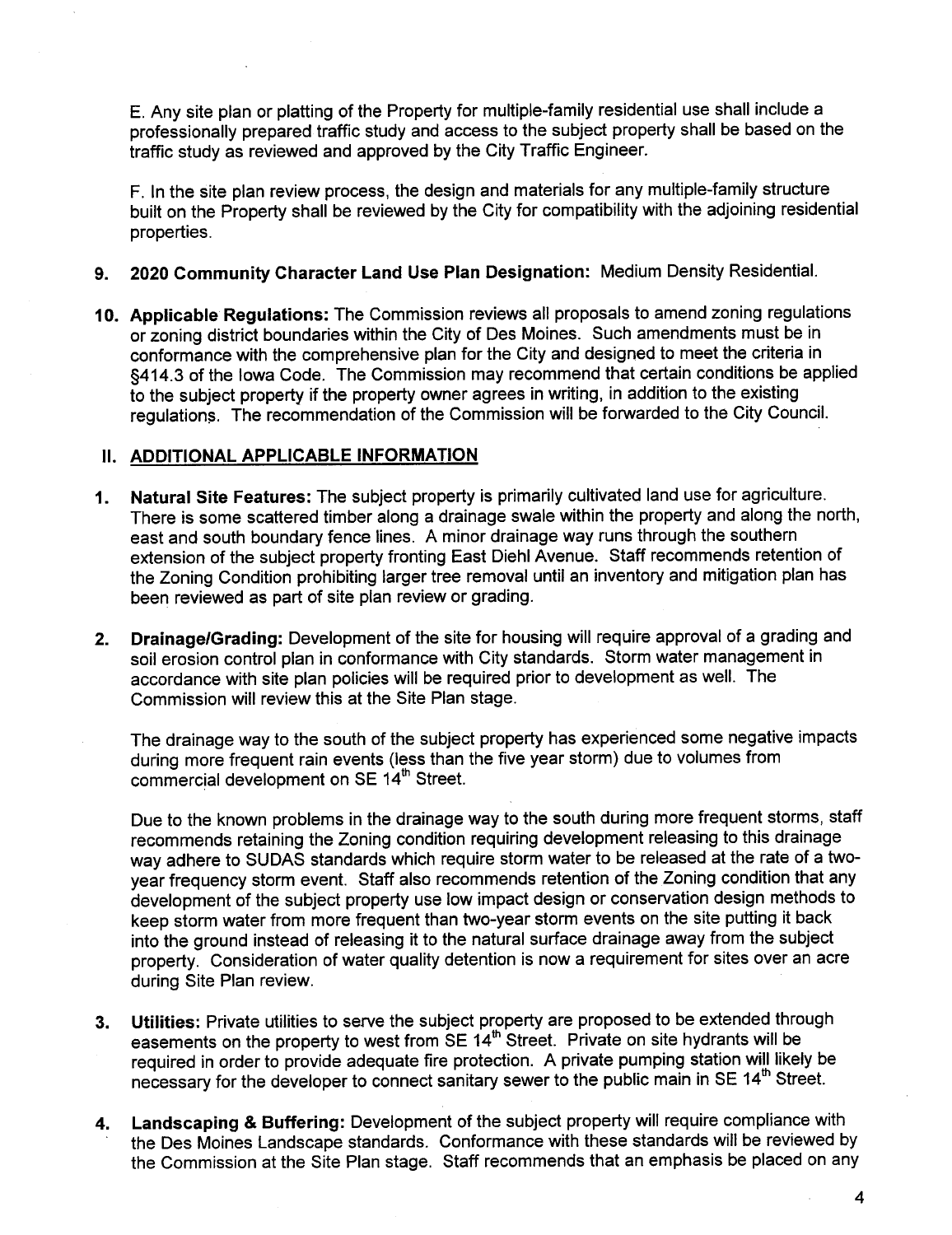bufferyard required to protect residential property to the south. This may involve additional plantings beyond the minimum required or concentration of some open space plantings within the buffer yard.

5. Traffic/Street System: The applicant has provided a traffic study analyzing proposed development of the subject property along with the multiple-family development under review for the adjoining property to the west. The submitted development to the west and the proposed development of the subject property wil generate 40% less vehicle trips than the previously proposed development, which consisted of senior housing with commercial strip development along Southeast 14th Street.

Traffic and Transportation and Fire Prevention staff have reviewed the study and have determined that outlet to Southeast  $14<sup>th</sup>$  Street is sufficient for the projected volumes of traffic and that a separate access to East Diehl Avenue from the subject property or upgrade of East Diehl Avenue wil not be necessary. Future phases of development should re-evaluate the traffic study to ensure the findings are still valid at that point in time.

6. Access or Parking: While the actual required street frontage for the subject property under Zoning is along East Diehl Avenue, the applicant is conceptually proposing a single private driveway looping through development with two access connections to adjoining commercial property along Southeast 14<sup>th</sup> Street.

Preliminary evaluation of this concept from the Fire Prevention staff indicates that this is acceptable based on the proposed zoning densities and the fact that multiple-family units wil require fire sprinklers in the building. Development of cross access drive connections through the adjoining property to the west to both the Tasty Tacos site and the Dino's storage site are mandatory to avoid a secondary outlet to East Diehl Avenue based on the proposed densities.

Minimum off-street parking wil be required to be provided as part of each phase of development. Each dwellng unit will require 1.5 off-street parking spaces.

- 7. 2020 Community Character Plan: The proposed concept for the rezoning indicates a range of elderly residential living at a density that is just less than 14 units per acre. The future land use designation for the subject property of Medium Density Residential provides for up to 17 dwellng units per acre. Staff believes that the property should be limited to a maximum of 14 units an acre in order to prevent a higher density which would generate more impervious parking surfaces.
- 8. Urban Design: The applicant has not submitted any conceptual elevations for the architecture of the proposed multiple-family residential buildings. While staff has a concern about the scale of proposed three-story construction in proximity to single-family residences, this must be reviewed with the Site Plan along with the availabilty of proposed topographic data. The character of any of these buildings as proposed wil be reviewed by the Commission under the design guidelines for multiple-family residential during Site Plan consideration.

### SUMMARY OF DISCUSSION

Erik Lundy presented staff report and recommendation.

Bruce Heilman asked if the entrance was a right in and right out on East 14<sup>th</sup>.

Erik Lundy stated there is an opening in the median. Staff is also requiring frontage road access to Diehl through the Tasty Taco site and to SE 14<sup>th</sup> through the Dino's Storage site.

5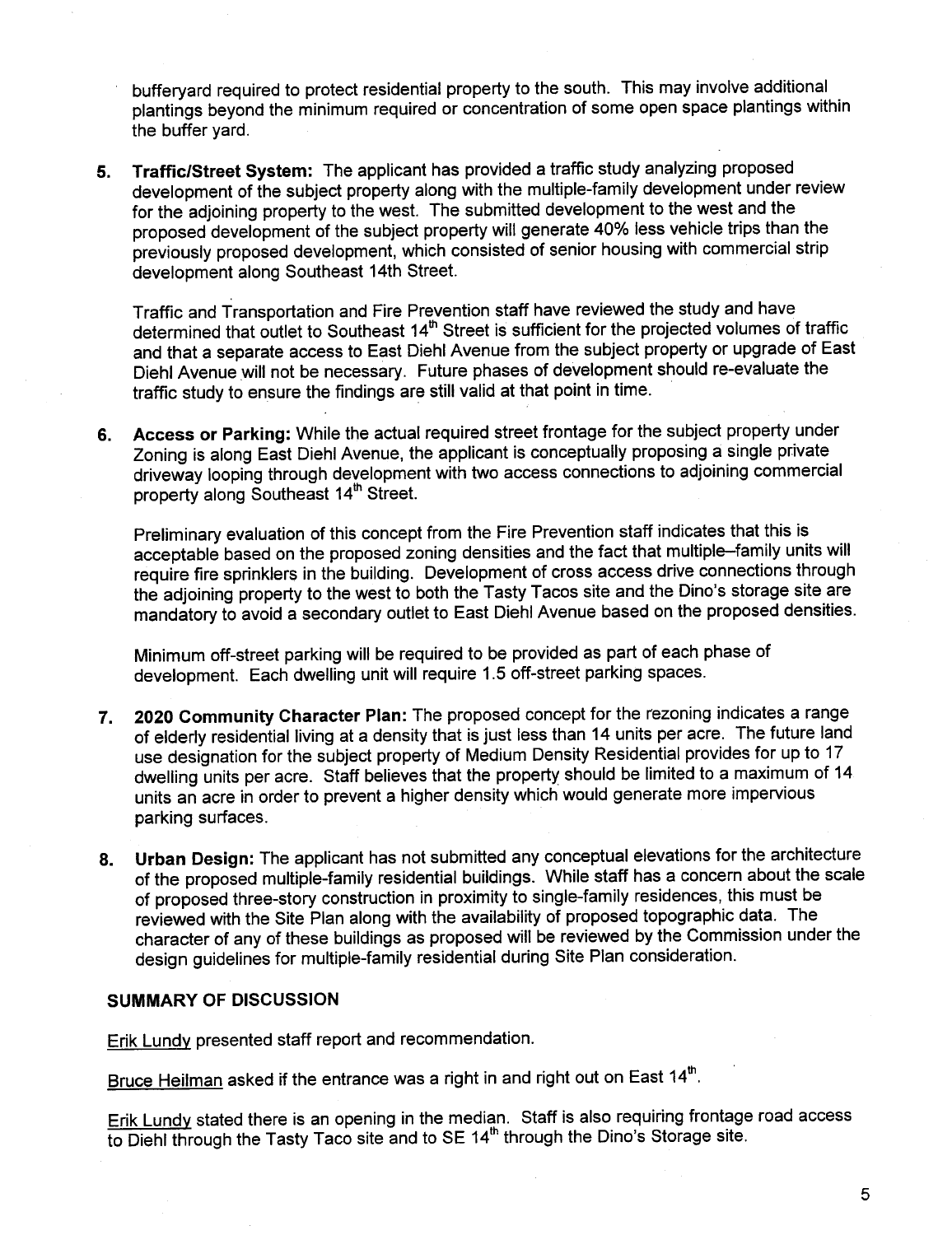JoAnne Corigliano asked if this plan would require a deceleration lane from the property like the previous plan.

Erik Lundy explained that this plan would require a deceleration lane, which wil be talked about on the next agenda item.

JoAnne Corigliano stated that she is concerned with the water runoff and asked if there is a plan to handle this problem.

Erik Lundy stated that the multi-family site plan wil come back to the Commission. One of the requirements under the site plan provisions, which are tighter than they were at the previous time of rezoning, is that more frequent storm water events be handled.

Larry Hulse clarified that this project is already zoned "R-3" with some conditions on it. Removing those conditions and setting a maximum number of units that they are going to have is this step of the process. If the zoning is approved then they will go into the engineering of their site plan for Plan & Zoning review. The site plan is where they lay it out to look at details to address water concerns on their property.

Erik Lundy stated the same property owners will receive notification at the time the Commission reviews the site plan.

Doug Saltsgaver, ERG Inc, 2413 Grand Avenue, addressed some of the concerns. With regards to storm water management, staff has recommended a more restrictive standard than typically required on projects. My client is planning to comply with this requirement using conservation methods in addition to detention. With regard to traffic, a traffic study has projected a 40% reduction in traffic compared to the levels predicted on the previously approved development concept. The submitted site plan includes the recommended deceleration lane on SE 14<sup>th</sup> Street.

My client is not willing to make a secondary connection to E. Diehl for a number of reasons. It is too expensive to improve that connection and bring E. Diehl up to an urban standard between there and SE 14<sup>th</sup> Street. Also the steep topography, grading, and tree clearing necessary lend the property to being left in a natural state. Therefore, the recommended cross-access connections become the alternative to satisfy staff's recommendation.

Bruce Heilman asked how they will achieve a 40% reduction in traffic with these apartments over the retirement apartments.

Doug Saltsgaver stated that the previous proposal had commercial uses fronting SE 14<sup>th</sup>.

Bruce Heilman stated that this means that a big traffic increase for the east three-fourths of the site but a big traffic decrease for the frontage on SE 14th.

Dann Flaherty asked if soil testing has been done in this area, and the abilty for infiltration.

Doug Saltsgaver stated that a soil study has been done and there are some challenges fairly close to SE 14th so it will have to be reworked. Infiltration varies throughout the site. We are going to try to rework the soil in some locations to loosen it up to promote water getting back in the ground.

Dann Flaherty asked when roads are being built throughout the project, will they be using permeable concrete?

Doug Saltsgaver stated no, because they still think there are issues with sand and silt getting into those and plugging them up.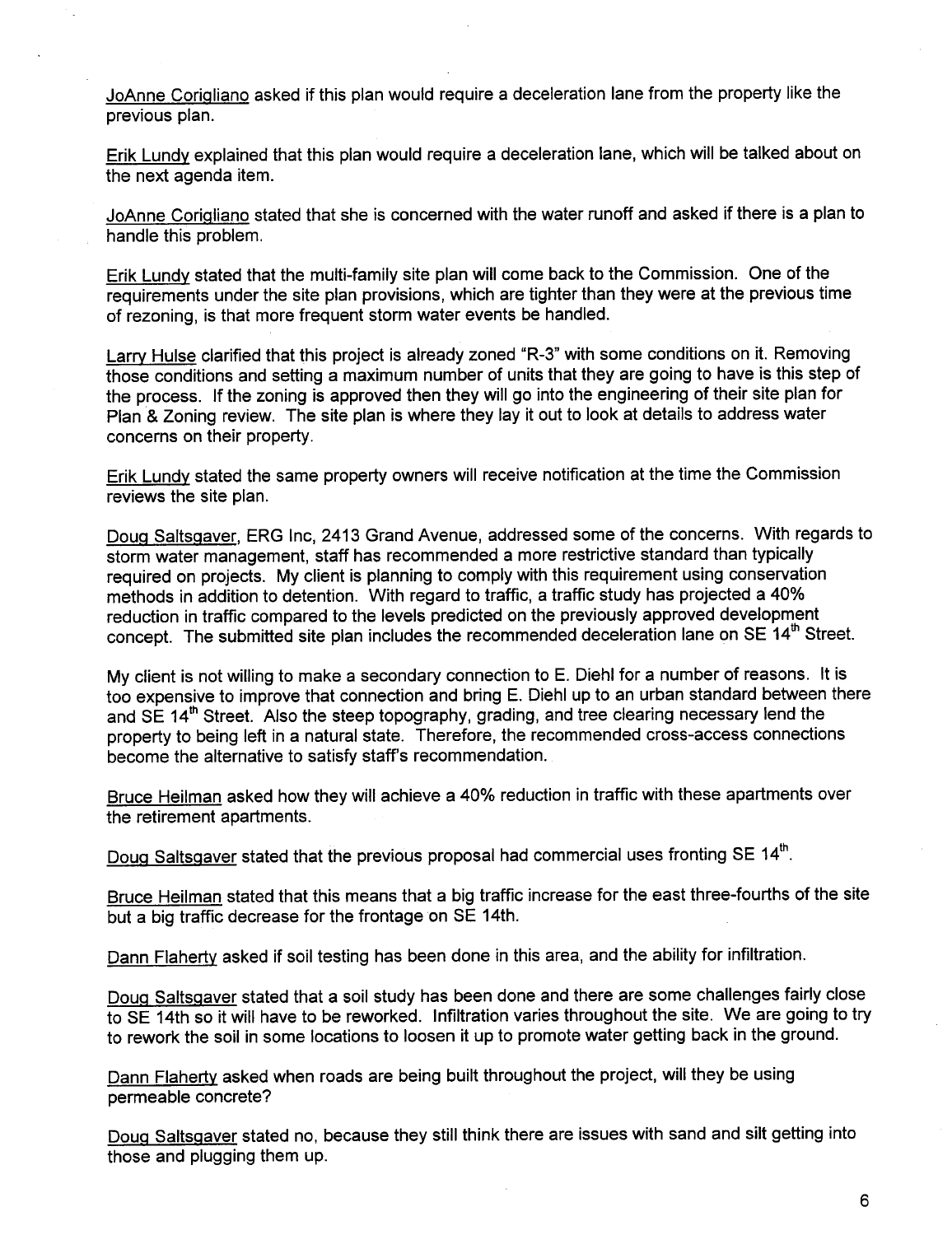Bruce Heilman asked if Hubbell intend to clean up the property adjacent to SE DiehL.

Doug Saltsgaver stated they do intend to clean up the property and be a good neighbor.

Doug Wells, Wells and Associate Architects - 1105 Grand Avenue, West Des Moines. Showed building elevations and gave a brief overview.

JoAnne Corioliano commented that the quality and materials wil look nice.

Dann Flaherty asked if open stairwells are proposed, or if they need to be enclosed at some point.

Doug Wells stated that this is a family complex and noted the ability for management to keep it neat. Less collection of debris in the area is a superior situation. Also the open area offers natural circulation alleviating the staleness that enclosed corridors offer.

Dann Flaherty asked if these are rentals not condos.

Doug Wells stated that they are all rentals.

## CHAIRPERSON OPENED THE PUBLIC HEARING

The following individuals spoke in opposition

Robby Robinson, 1590 E. Diehl Avenue, handed clerk a petition to file. He stated when they were annexed they were told it would remain "R-2". There is continued property damage due to the increase water runoff due to the last development at "Stoney Pointe" and the businesses across the road. Several attempts have been made to control the water with no success: the retention pond did not work, they have lost several trees, and the bridge has been replaced three times. All of the future erosion will end up in Easter Lake and the city and county tax payers wil be paying for future dredging. Traffic is already a problem and if this project is approved they have concerns regarding increased crime and sewage spils.

Mike Simonson stated that Hubbell's proposal should help the storm water situation.

Robby Robinson stated that there has been nothing but damage to their property.

Kevin Walker 1540 E. Diehl states that his property is washed out and does not want to look at a 3-story building.

Dann Flaherty stated someone is going to buy the property behind him, and asked what is he looking for in its development?

Kevin Walker states he would be looking for better water retention and controlled traffc.

Dann Flaherty asked is there anyone who can resolve the problem by buying this property.

Kevin Walker replied he would have to think about that.

Tim Fitzoerald 2224 Evergreen is concerned with the increase of criminal element, debris and the deterioration of the community as a whole because of over abundance of multi-family housing.

Dann Flaherty asked what should be developed there.

Tim Fitzgerald answered he was not sure of the solution but it is not a 245 unit apartment complex.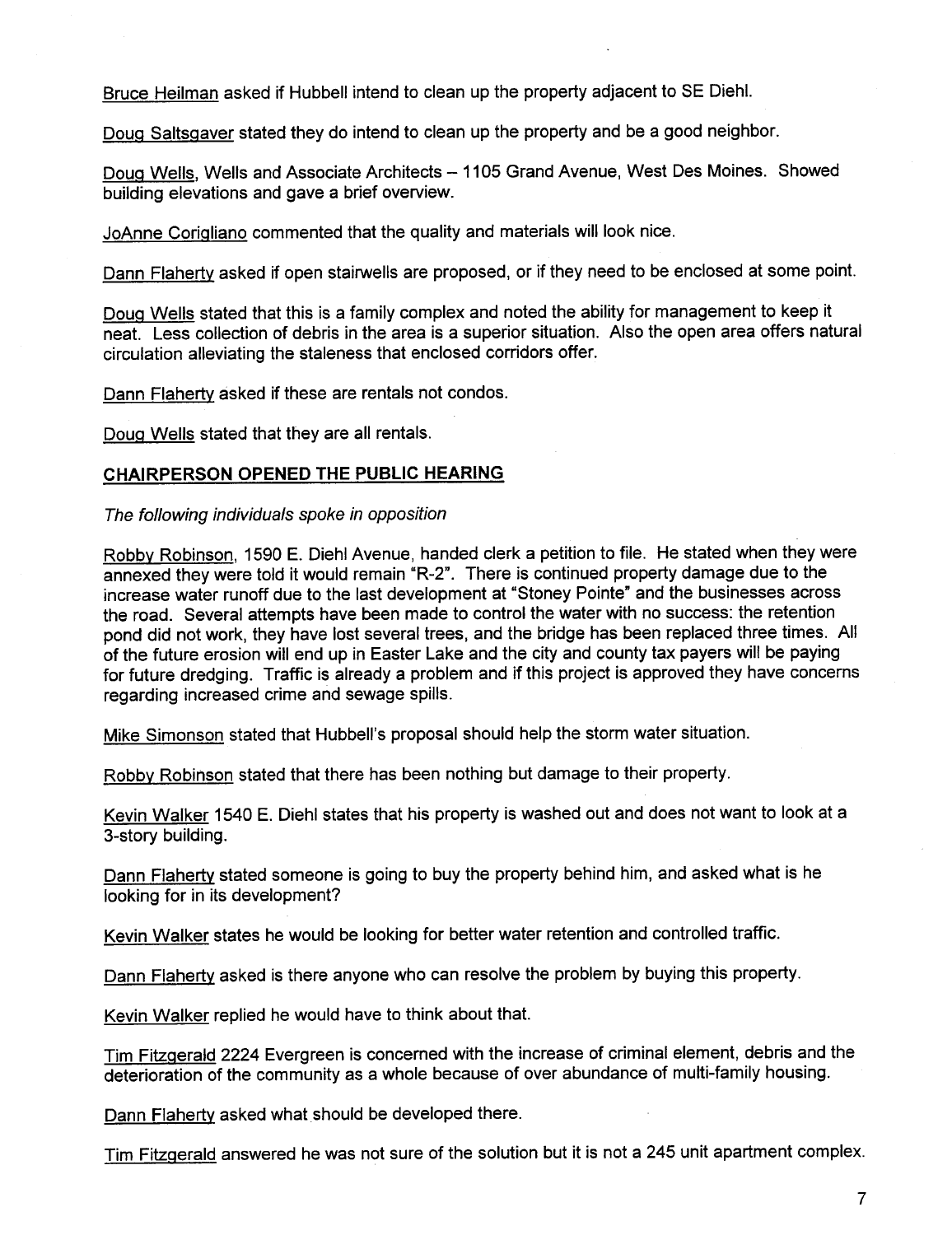Darren Hansen 5115 SE  $9<sup>th</sup>$  stated that he met with the developer and they came up with some nice solutions but is concerned with traffic and the safety of the little children crossing E.  $14<sup>th</sup>$ . He also asked how many parking spaces are shown on the drawing because those spaces wil have that many vehicles.

Jim Bollard 4007 SE 26th states that he is concerned that if zoning is granted they will have no voice along the corridor. It should stay commercial in front with the back portion for townhomes, or single-family dwellings but not 3-story apartment buildings.

Brian Milard asked about the number of vehicles when it was previously considered.

Dann Flaherty stated that there are 486 parking stalls.

Jan Goode 4501 SE  $6<sup>th</sup>$  Street states that this neighborhood has the highest per capita of section 8, low income housing, rental properties, and crime in the City.

Jim Martin 6916 Starview Street, has concerns with density and the development of the south side.

Brian Milard asked Jim Martin if he was surprised that no real storm water structure has been put in around DiehL. The City has been on notice about this and yet it seems to be worse than it ever was.

Jim Martin stated that he is a little bit surprised, but disappointed might be a better term. There are some hands tied with these issues and there have been some attempts to fix it, but according to the residents those things have not worked and have gotten worse.

Mel Pins, 210 E. Bundy Avenue, expressed concern that the development is too big for the site and it will cause traffic congestion and traffic safety issues.

Wanda Walker 1540 E. Diehl, is concerned with crime, noise level, privacy, traffic congestion, and the water runoff.

Tom Cooper 1730 E. Diehl submitted a petition with 57 signatures and wants Hubbell to know that he and the other signatories are pro development but do not want a transient neighborhood. His concerns are the increase traffic and the water runoff.

Steve Niebuhr, Hubbell Realty Company 6900 Westown Parkway, West Des Moines clarified that under the current zoning they could build 280 units for residents over 55. So they are not asking for any changes in the zoning just to lift the over 55 as it exists. A deceleration lane will be added to SE  $14<sup>th</sup>$ , the traffic study has been done and under the current zoning there will be 40% less traffic with their project than what could be developed because they will be getting rid of that commercial component. Many changes were made due to the neighborhood meeting such as the fence between their property and the properties to the south to address any security concern they may have. A berm was added to alleviate some concerns to surface water that might flow onto those properties on the south and more. He asked that a moratorium not be held on this site while the City does something to solve the regional storm water problems. They would like to develop this site and create economic development.

Jim Martin, (Commissioner) asked if they can build 280 units any way, why remove the senior housing stipulation.

Steve Niebuhr stated that the stipulation on this project is not viable for Hubbell and don't think there is market demand for over 55.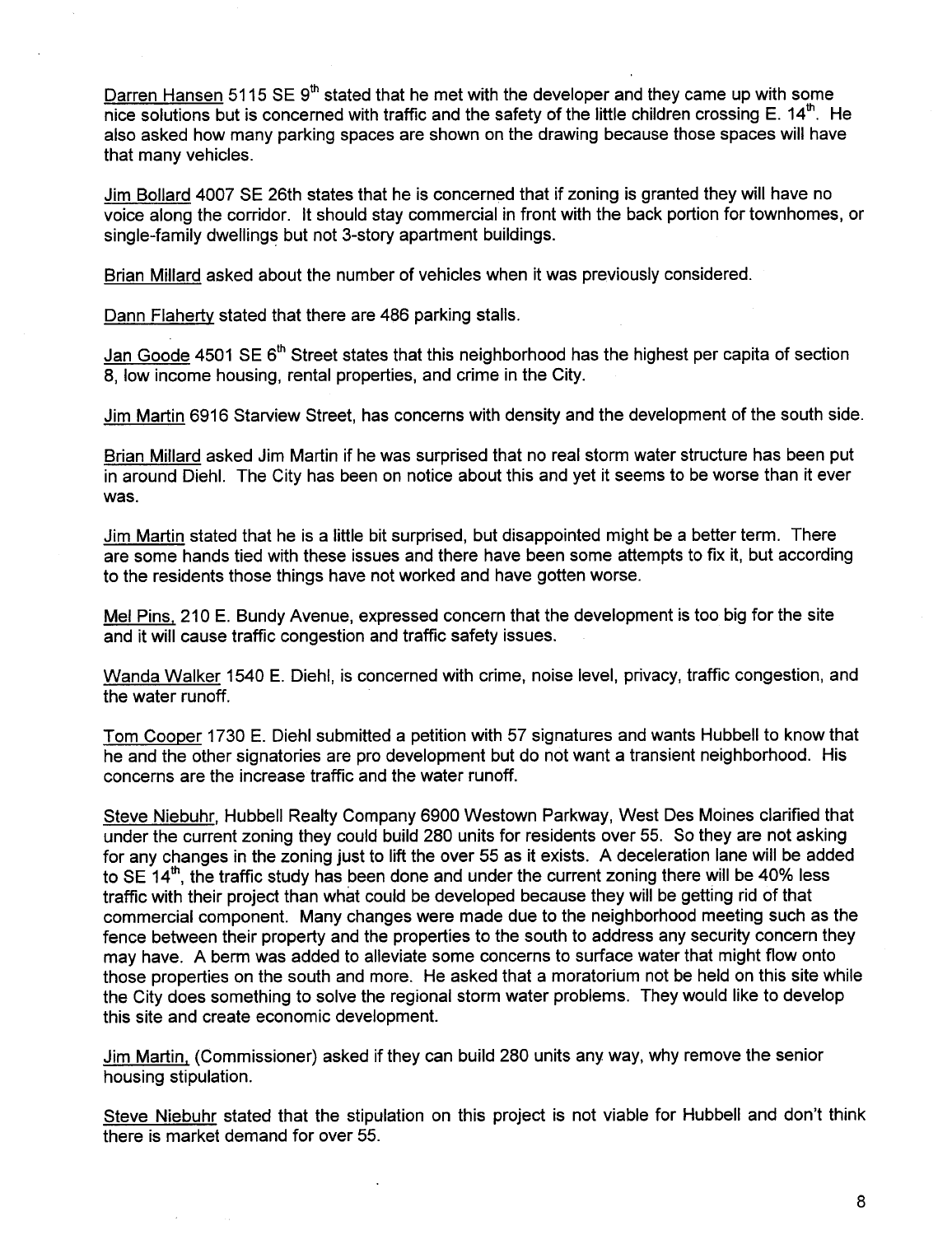77

### CHAIRPERSON CLOSED THE PUBLIC HEARING

Leisha Barcus asked if the vote can be deferred until the commission hears Item 9.

Mike Kelley affrmed that the vote for item 8 could be deferred until item 9 was heard.

Bruce Heilman asked the applicant if Item 9 would be developed without rezoning in Item 8.

Steve Niebuhr stated that Item 9 would not go without Item 8.

Brian Milard commented about a moratorium that occurred on another development (Sawyers Landing).

#### COMMISSION ACTION

Mike Simonson moved Part A) Staff recommendation that the requested rezoning be found in conformance with the Des Moines' 2020 Community Character Plan.

Motion passed 9-1 (Dann Flaherty opposed)

Mike Simonson moved Part B) Staff recommendation to approve the requested rezoning subject to applicant agreeing to the following conditions:

- 1. No removal of trees 6" inches or larger in diameter from the subject property until review of a tree inventory and mitigation plan with any site plan submittal or grading permit application.
- 2. Any development of the site is subject to provision of storm water management in accordance with State Wide Urban Design and Specifications (SUDAS) standards for a two-year frequency storm event developed release rate in addition to requirements for management of more frequent rain events.
- 3. Any development of the subject property wil incorporate conservation design methods for mitigation of storm water from more frequent than two-year storm events.
- 4. Any Site Plan submittal or platting of the subject property for multiple residential units shall include an update to the professionally prepared traffic study for the property.
- 5. Primary vehicular access for any multiple family residential development shall be from SE 14<sup>th</sup> Street through the property adjoining to the west in accordance with all applicable Fire and Building codes.
- 6. Design and materials for any multiple-family structure built on the subject property shall be determined to be compatible with the adjoining residential properties by the Plan and Zoning Commission as part of Site Plan review.

Motion failed 5-5 (Leisha Barcus, JoAnne Corigliano, Dann Flaherty, Jim Martin, and Brian Milard opposed)

Respectfully submitted,

Erik M 2ng

Erik Lundy, AICP Senior Planner

EML:c1w

**Attachment**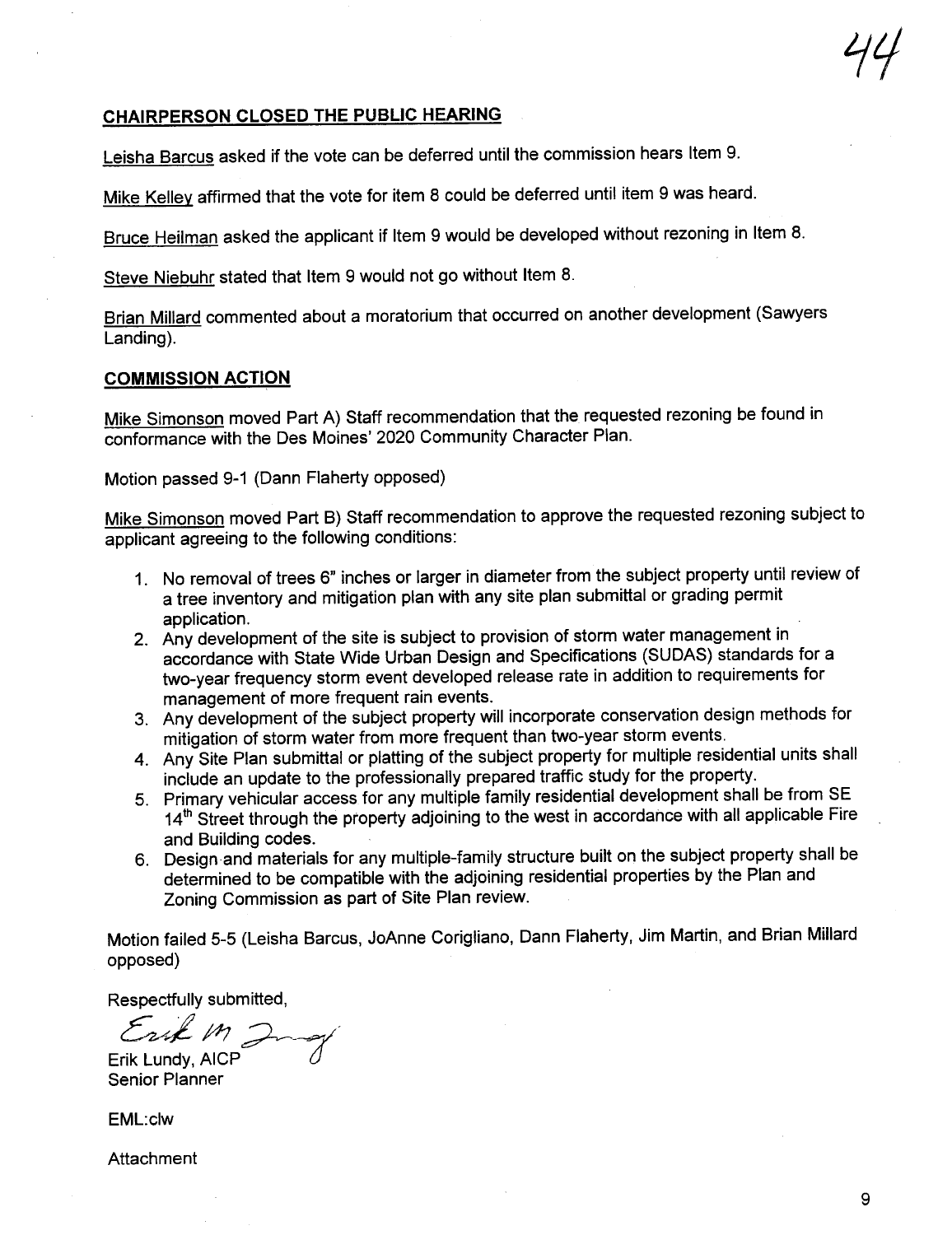|                                                                                                                                                                                                                                                                                                                     |                                                    |                                                                                                                                                                                      |              | File #       |  |  |
|---------------------------------------------------------------------------------------------------------------------------------------------------------------------------------------------------------------------------------------------------------------------------------------------------------------------|----------------------------------------------------|--------------------------------------------------------------------------------------------------------------------------------------------------------------------------------------|--------------|--------------|--|--|
| is owned by Donald White, Jr.                                                                                                                                                                                                                                                                                       |                                                    | Request from Hubbell Realty Company (developer) represented by Steve Niebuhr<br>(officer) to rezone property located at 5525 Southeast 14 <sup>th</sup> Street. The subject property |              |              |  |  |
| Rezone property from Limited "R-3" Multiple-Family Residential District to "R-3" Multiple-<br><b>Description</b><br>Family Residential District, removing the limitation of senior residential housing on multiple-<br>of Action<br>family dwellings and allow for up to 240 multiple-family residential dwellings. |                                                    |                                                                                                                                                                                      |              |              |  |  |
| 2020 Community<br><b>Character Plan</b>                                                                                                                                                                                                                                                                             | Medium-Density Residential                         |                                                                                                                                                                                      |              |              |  |  |
| Horizon 2025<br><b>Transportation Plan</b>                                                                                                                                                                                                                                                                          |                                                    | No Planned Improvements                                                                                                                                                              |              |              |  |  |
| <b>Current Zoning District</b>                                                                                                                                                                                                                                                                                      | Limited "R-3" Multiple-Family Residential District |                                                                                                                                                                                      |              |              |  |  |
| <b>Proposed Zoning District</b>                                                                                                                                                                                                                                                                                     | "R-3" Multiple-Family Residential District         |                                                                                                                                                                                      |              |              |  |  |
| <b>Consent Card Responses</b>                                                                                                                                                                                                                                                                                       | In Favor                                           | Not in Favor                                                                                                                                                                         | Undetermined | % Opposition |  |  |
| Inside Area                                                                                                                                                                                                                                                                                                         | з                                                  |                                                                                                                                                                                      |              | $>20\%$      |  |  |
| Outside Area                                                                                                                                                                                                                                                                                                        |                                                    |                                                                                                                                                                                      |              |              |  |  |
| <b>Plan and Zoning.</b><br><b>Commission Action</b>                                                                                                                                                                                                                                                                 | Approval<br>$5 - 5$<br>Failed                      | <b>Required 6/7 Vote of</b><br>the City Council                                                                                                                                      | Yes<br>No    |              |  |  |

Hubbell Realty Company - 5525 SE 14th Street

 $\bar{\bar{\nu}}$ 

 $\bar{\alpha}$ 



ZON2008-00191

 $\sim$ 

 $\sim 10^{11}$ 

 $\frac{1}{\sqrt{2}}$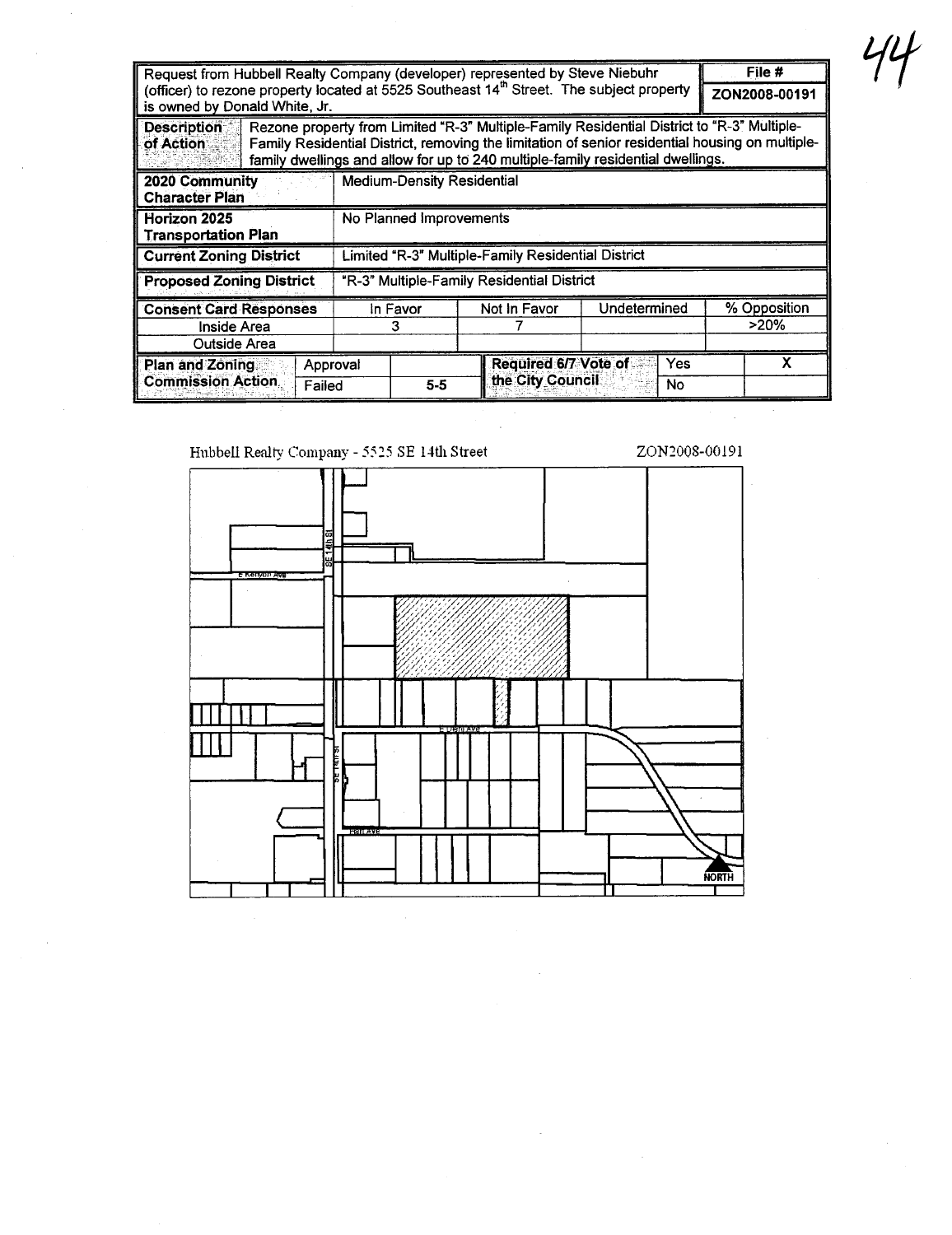$(2008 - 119)$  $Date \1 - 0 - 08$  $HermZON$ I (am) (am not) in favor of the request. (Circle One) KFP Print Name SEV **RECEIVED** Signature DEC 1 2 200  $AVF$ DIEH E Address) *<u>AMMUNITY DEVELOPMEN</u>* Reason for opposing or approving this request may be listed below: N η. Ò 工子  $\Omega$ Enteliza نا چې nawo massica N charling ute  $\mathcal{U}$ Ó À  $\sigma$ 60  $\boldsymbol{v}$  $\mathfrak{h}$ فحكحة لتمنعذ Hem ZDN2 VS-70191 -04 Date  $\frac{1}{L}$ I (am) (am not) in favor of the request. **BECEMED** anise Print Name DEC 1720 Signature **MMUNITY DEVELOPME**  $\bm{\Sigma}$ Address 1215 Reason for opposing or approving this request may be listed below: The above request would bring more traffic on Dieni. to East Diehi, the entrance being is alreachy facting speart and Cur road and driveways. More destroying our  $M$ up the exrosion of  $f$ ust the would GREEO street  $\sigma$ n $\tau$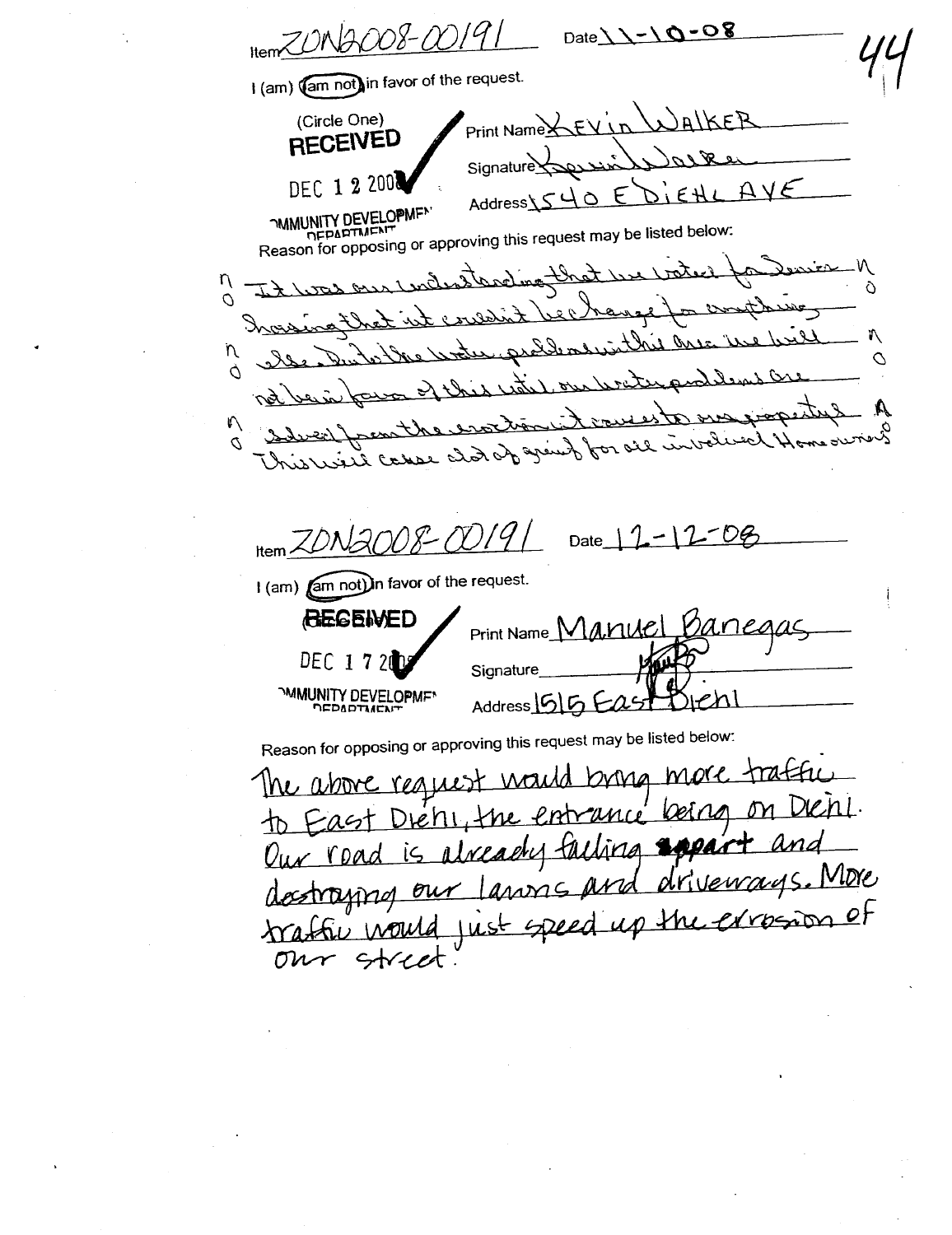<u>ao08 .</u> Date  $|2 - 1|$ Item  $\angle$ I (am) (am not) in favor of the request. **RECENED** Print Name DEC 1 5 2008 Signature Address<sub>15</sub> **NAMUNITY DEVELOPMEN** Reason for opposing or approving this request may be listed below: ters  $\alpha$ د معا س  $\sim$   $\sim$  $\mathbf{a}$  $C$  $D$  $\nu$ Ó  $\mathcal{C}$  $220$ ic  $\mathcal{O}$  $\sigma$  c 57 C  $\overline{\phantom{0}}$  $Q$ ↶ Q  $\sim$ annoc  $\mathbf Q$ Ó  $\zeta$ と. V  $\gamma$ 2  $\sigma$ ΥD  $\mathcal{O}$ MAOO8-1 1 9 -0 8 10 Date Item  $Z$ I (am) ((am not) in favor of the request. RECENCED **Print Name**  $\sim 1\sigma$ DEC 1 5 2008 Signature **NAMUNITY DEVELOPME** Address / Reason for opposing or approving this request may be listed below: ا<br>المنيس  $\epsilon$ أوسية مبر -7  $\overline{\mathcal{J}}$ ハ وبالكاليس  $\mathcal{U}_G$ ž. برم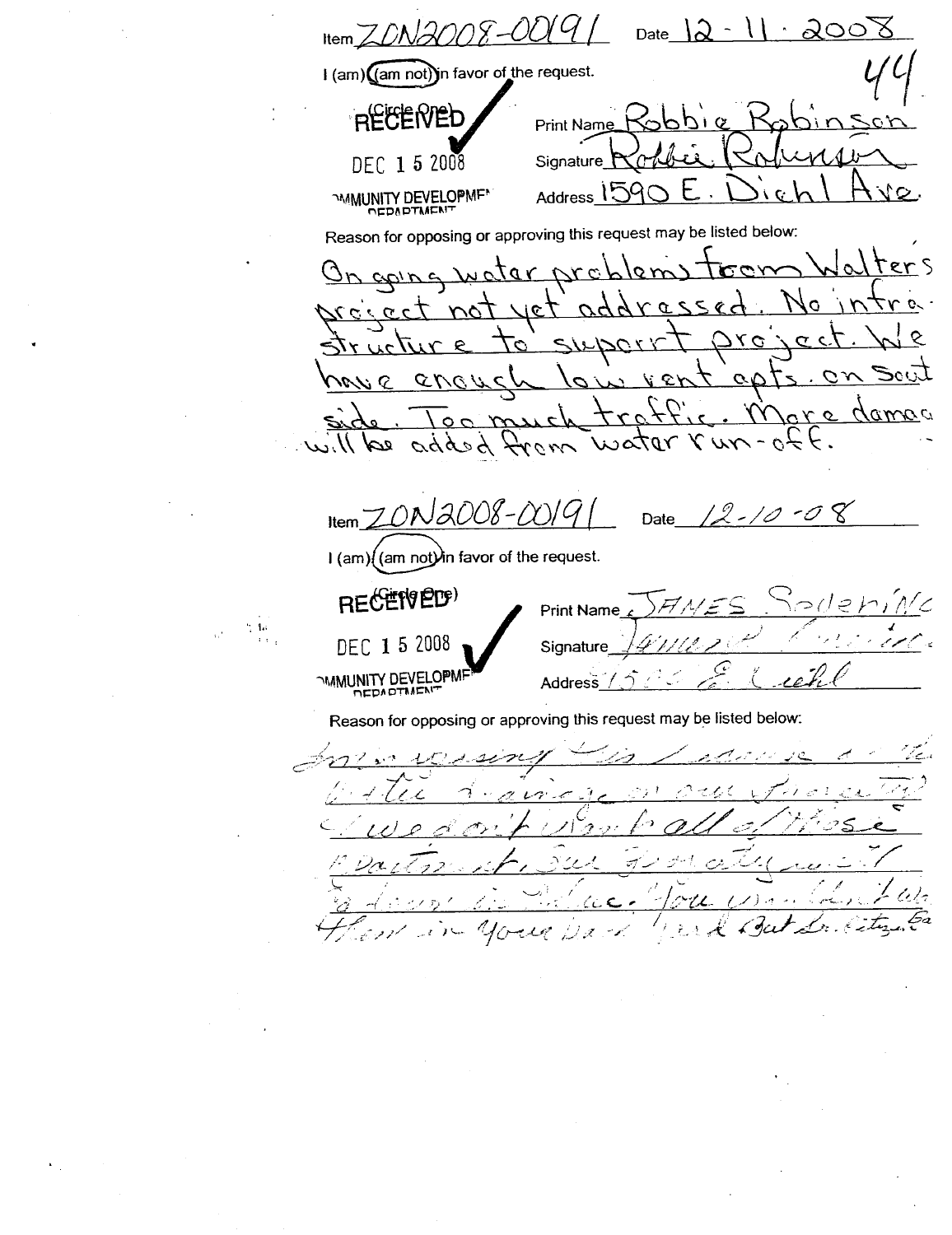| 3) Our other Tractitracies is now ne ighboung apachmants, I teel verey<br>$\circledcirc$ W.H. Yu a moved of people rawlings : a volved i Fusiodalbe ro<br>Í<br>MMUNITY DEVELOPME <sup>r</sup><br>AMMUNITY DEVELOPME <sup>r</sup><br>Reason for opposing or approving this request may be listed below:<br>steorgly Abord saftly issues with drugteatlickings.<br>Conjusted and Atrichnessed.<br>DEC 15 2008<br><b>RECEIVED</b><br>I feel this proposed will dishabb the tenagramities the reen<br>(Circle One)<br>Print Name $\frac{f_t}{f}$ V $\frac{f}{f}$ ON/A<br><b>Signature</b><br><b>Address</b><br>Sulcuca<br>1420 E.GRAND<br>Margueda<br>Mosaucdè | ÄVE<br>ltem<br>I (am) (am not) in favor of the request.<br>$C_\ell/\ell/\ell$<br>Signature $Z/2/4$ , $Z/d$ and and $\ell$ $Z/d$ , $\ell$ $\ell$ and $d$<br>$D$ , $\epsilon$ $\Lambda l$<br>$\mathcal{E}^{O}$<br>$16/00-800$ BN<br>"\#MUNITY DEVELOP\r"<br>Reason for opposing or approving this request may be listed below:<br>Reason for opposing or approving this request may be listed below:<br>Print Name_ $N_{\rm BST}$ $\sqrt{N_{\rm VSSE}}/N$<br>$J\acute{}=65-565$<br>$\mathcal{C}_{\mathcal{D}}$<br>$\tilde{\mathcal{C}}$<br>Date<br>Address<br>I (am) (am not) in favor of the request.<br>Date<br>mst.<br>(Circle One)<br>DEC 1 6 2008<br>RECEIVED<br>$Hem \leq$ |
|------------------------------------------------------------------------------------------------------------------------------------------------------------------------------------------------------------------------------------------------------------------------------------------------------------------------------------------------------------------------------------------------------------------------------------------------------------------------------------------------------------------------------------------------------------------------------------------------------------------------------------------------------------|--------------------------------------------------------------------------------------------------------------------------------------------------------------------------------------------------------------------------------------------------------------------------------------------------------------------------------------------------------------------------------------------------------------------------------------------------------------------------------------------------------------------------------------------------------------------------------------------------------------------------------------------------------------------------------|
|                                                                                                                                                                                                                                                                                                                                                                                                                                                                                                                                                                                                                                                            |                                                                                                                                                                                                                                                                                                                                                                                                                                                                                                                                                                                                                                                                                |

I (am) (am not) in favor of the request.

**REGENED** Lice Print Name\_ <u> 12.</u> DEC 1 6 2008 Signature MMUNITY DEVELO Address\_ <u>//alan</u> ی

Reason for opposing or approving this request may be listed below: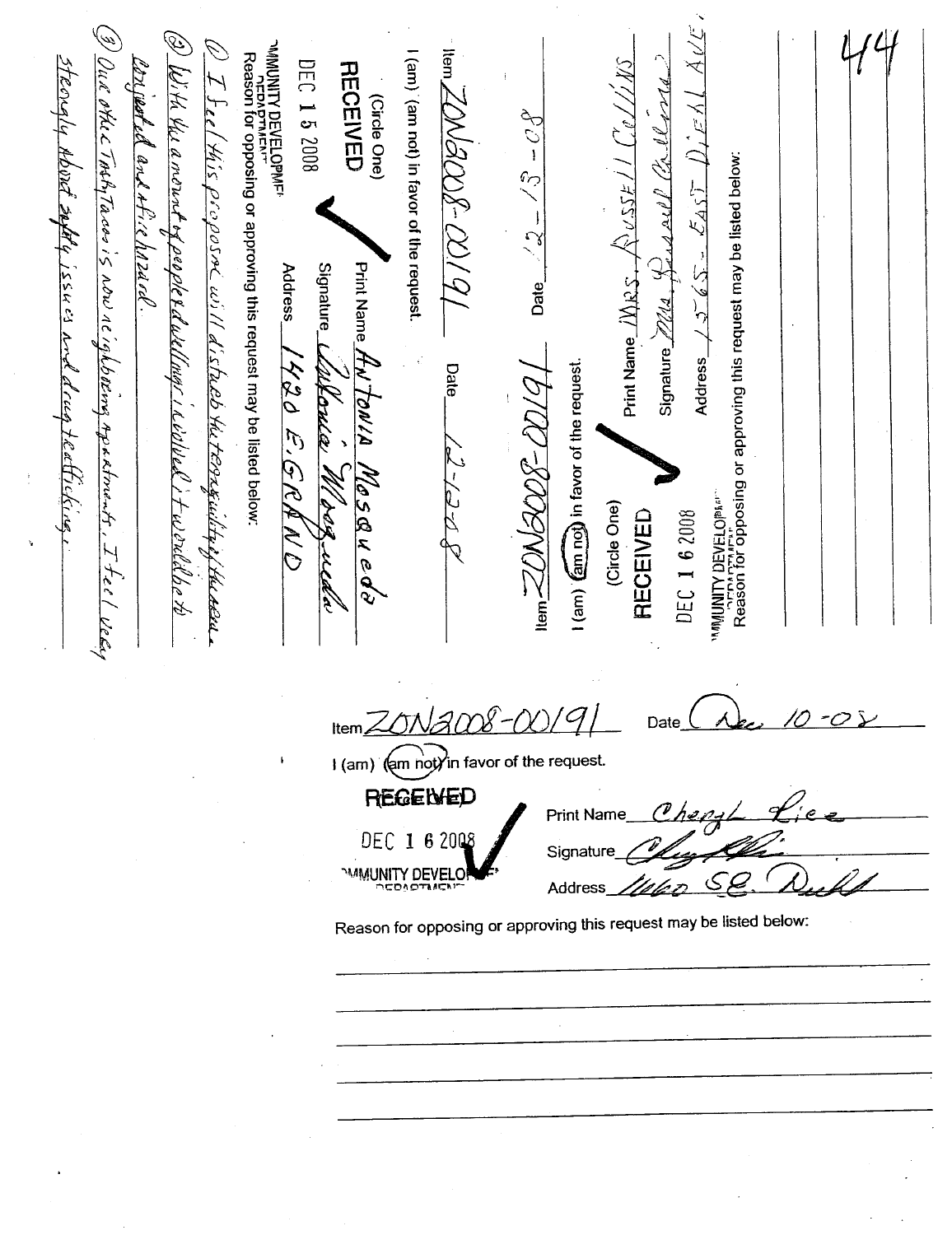DNZOO Date Item  $\angle$ MOINES IA 503 DES I (am), (am not) in favor of the request.  $\pi^{(r/r)}$  ,  $\pi^{(r/r)}$  ,  $\pi^{(r/r)}$ ltem MAMUNITY DEVELOPMENT (am) (am not) in favor of the request DEC 11 DEC 2008 FM (Circle One) 180028 Print Name **RECEIVED** Signature DEC 1 6 2008 'b. Address /20 C TMMUNITY DEVELOPMENT COPY OF A SUPPORT OF THE REAL PROOF REAL PROOF. Real SOFT 15 FOR THE REAL PROOF THAT A SUPPORT OF THE REAL PROOF THAT A SUPPORT OF THE REAL PROOF THAT A SUPPORT OF THE REAL PROOF THAT A SUPPORT OF THE  $Price$   $let$ Great Print Name Address Signature Date تج Date Jutem∠ I (am) ) am not) in favor of the request. **RECERTED Print Name** Signature DEC 172008  $\frac{\partial}{\partial t}\frac{1}{\partial x}$ **NMUNITY DEVELOPMEN** EےAddress Reason for opposing or approving this request may be listed below: